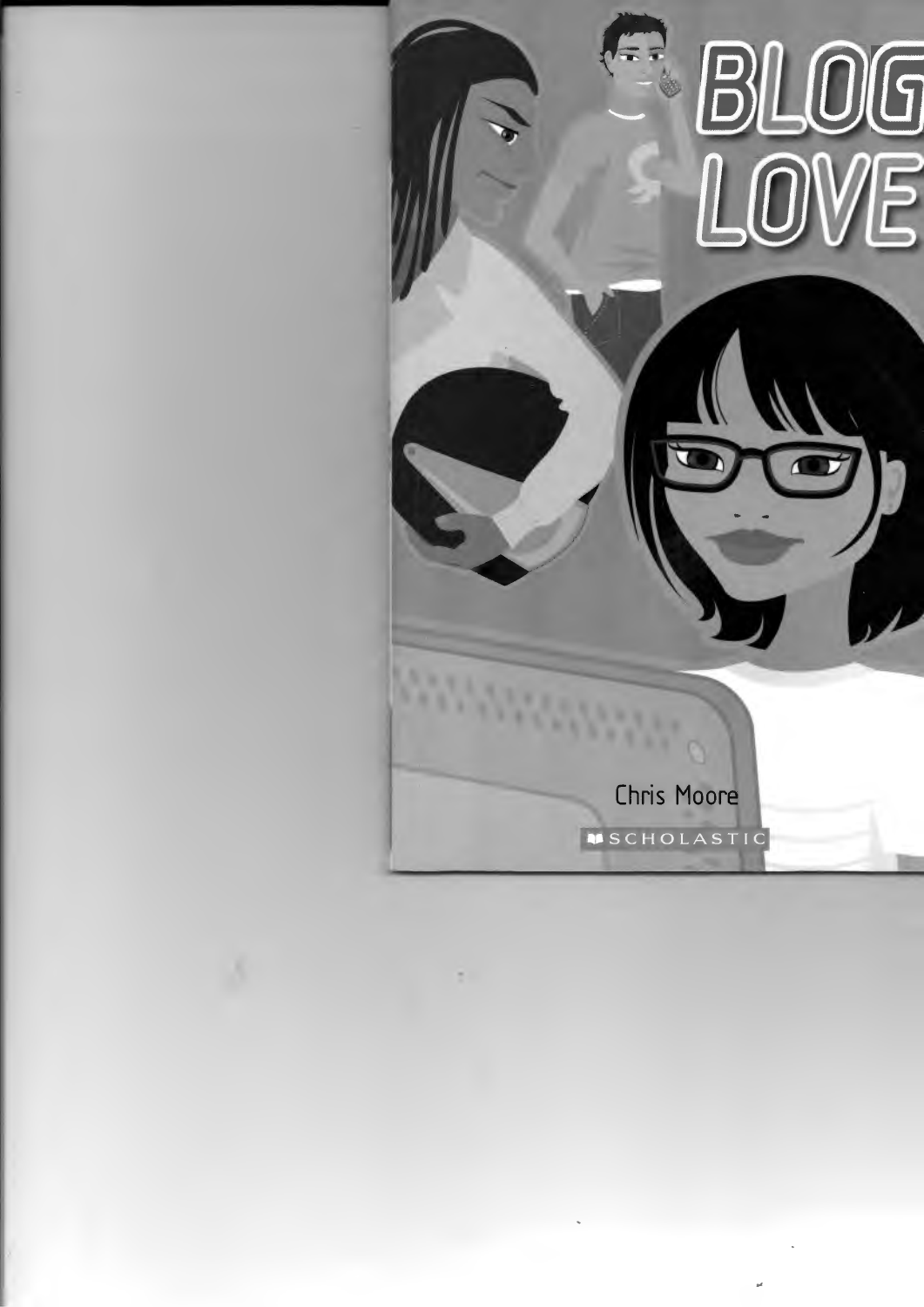Material written by: Chris Moore Commissioning Editor: Jacquie Bloese Editor: Fiona Beddall Cover design: Dawn Wilson Designer: Dawn Wilson Picture research: Emma Bree Photo credits: Page 4: Photodisc; Image 100. Page 5: Image 100. Page 24: Hemera; IT Stock Free; A. Segre, P. Svarc/Alamy. Page 25: Bananastock/Punchstock; Creatas; Big Cheese/A/amy; D. Ardian/Getty Images. Page 26: Imagestate. Illustrations: Katie Mac

No part of this publication may be reproduced in whole or in part, or stored in a retrieval system, or transmitted in any form or by any means, electronic, mechanical, photocopying, recording or otherwise, without written permission of the publisher. For information regarding permission write to: Mary Glasgow Magazines (Scholastic Inc.) Euston House 24 Eversholt Street London NW1 1DB

© Chris Moore 2006 All rights reserved.

Printed in Singapore

| <b>CONTENTS</b>                      | <b>PAGE</b> |
|--------------------------------------|-------------|
| <b>Blog Love</b>                     | $4 - 23$    |
| People and places                    | 4           |
| <b>Chapter 1:</b> Write to me!       | 6           |
| <b>Chapter 2: Slow or fast?</b>      | 11          |
| <b>Chapter 3: Slow Boy in London</b> | 17          |
| <b>Fact Files</b>                    | $24 - 27$   |
| The web world                        | 24          |
| Lonely in London                     | 26          |
| <b>Self-Study Activities</b>         | $28 - 30$   |
| <b>New Words!</b>                    | 32          |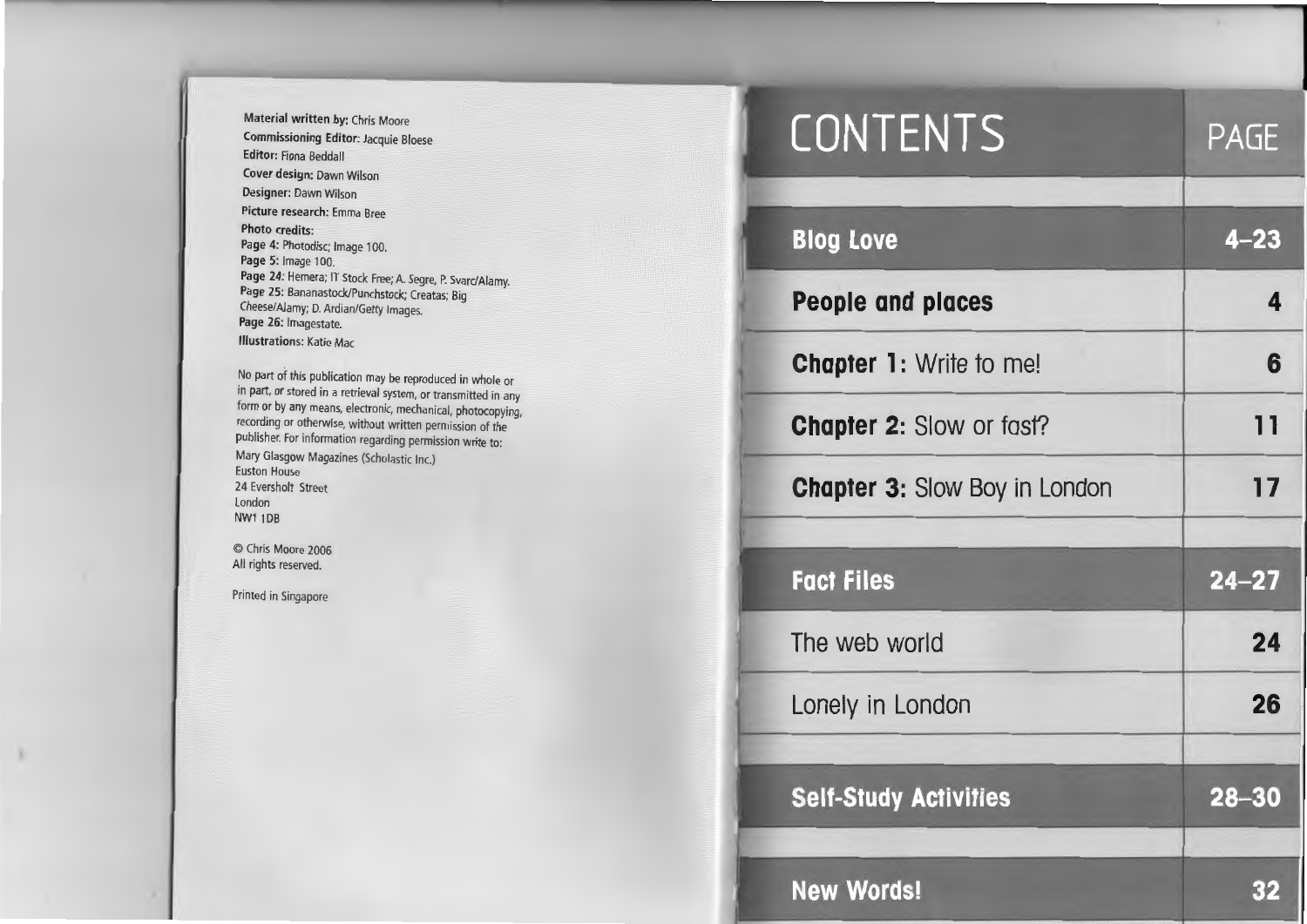#### **PEOPLE AND PLACES**

# 6105

## **JUNKO NAGAI**

Junko is 17. She's from Japan. She's learning English in London, but she has no friends there. She starts a blog and meets a boy on it.



Sonya is learning English at Junko's language school. She's from Slovakia. She likes boys and clothes and motorbikes.



## **SILVIO ROSSI**

Silvio is learning English too. He's Italian. He likes Sonya.

## **SLOW BOY**



## **JEFF SILK**

Jeff is the owner of the Double Decker Internet Café. He has a big motorbike. He loves girls with glasses.

## **PLACES**

**St Martin's Language** School: Junko, Sonya and Silvio learn English here. The Double Decker Internet Café: Junko writes her blog here.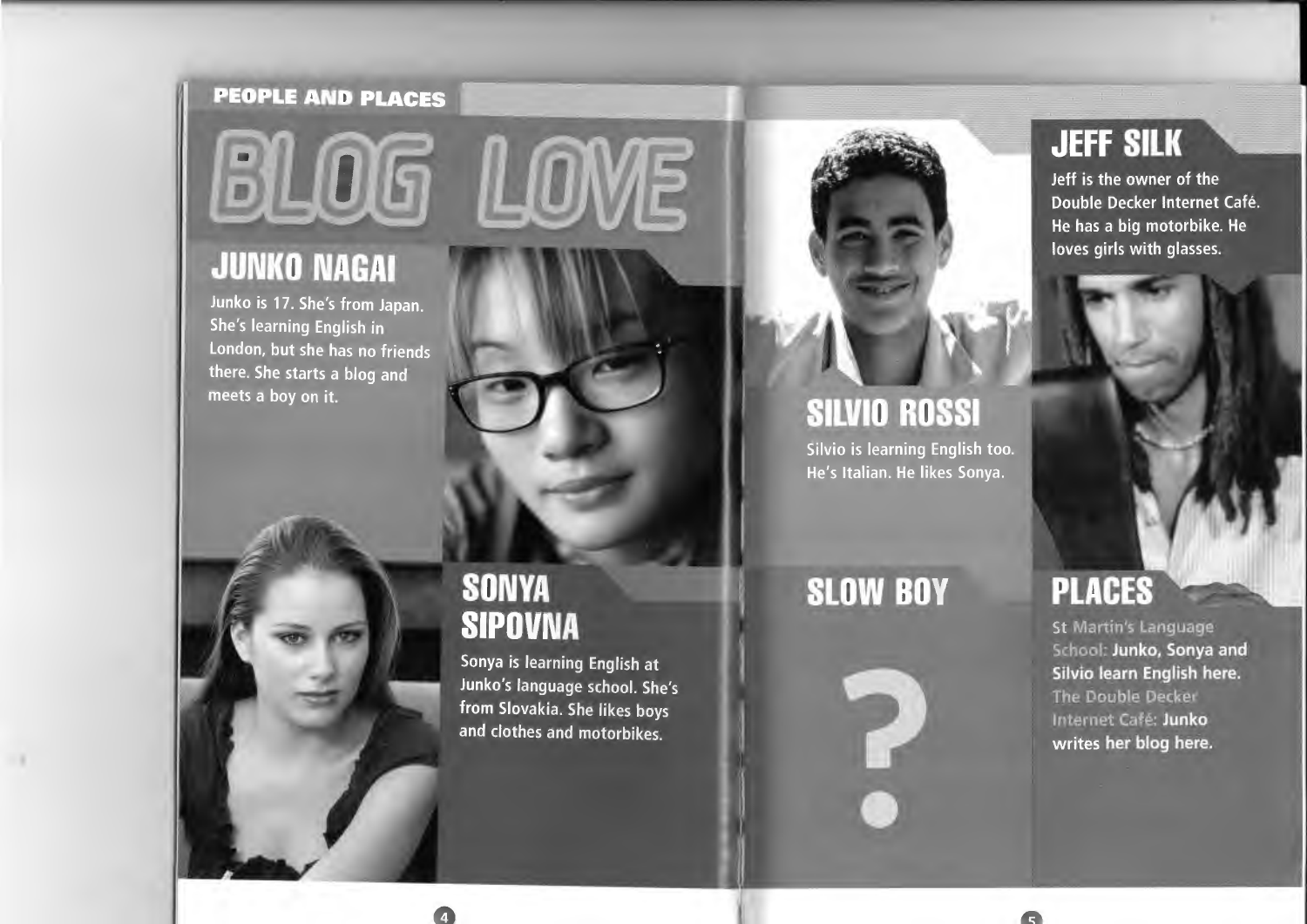### CHAPTER 1: Write to me!

Monday July 11th - 15.39 **by Junko** 

I'm writing this blog in the Double Decker Internet Café in London. The café is in a tall, old, red London bus next to my language school. I love it. It's very British.

I'm from Tokyo but I'm living in the UK for three months. I'm learning English here. My name's Junko. This is me. I've got black hair, dark eyes, glasses and a big smile.

Please write to me at my blog. Goodbye for today!



......

0 messages

Thursday July 14th - 15.42 **by Junko** 

Internet, I'm telling you about my life in England because you're my only friend here.

I'm living with Mr and Mrs Lacey. Mr Lacey works in a cinema. Mrs Lacey is a policewoman. They always ask me the same thing: 'How are you today?' 'OK,' I answer.

I ask about London, but Mr Lacey says, 'Let's talk this evening. I'm going to work now. Goodbye, Junko. Have a good day!'

In the evenings, I say hello to Mr Lacey. But he says, 'I'm very, very tired. A terrible day at the cinema! I'm going to bed now. Goodnight.'

Sometimes I feel very lonely.

0 messages

Tuesday July 19th - 15.56 **by Junko** 

Hello, Internet, you're not my only friend in England!!

In the street next to the internet café, a girl says to me, 'You're Japanese. I know your face from language school. I'm Sonya. I'm from Slovakia. What's your name?'

'I'm Junko. Junko Nagai.'

Sonya has dark hair and green eyes and expensive jeans. 'I love Japan!' she says.

**A**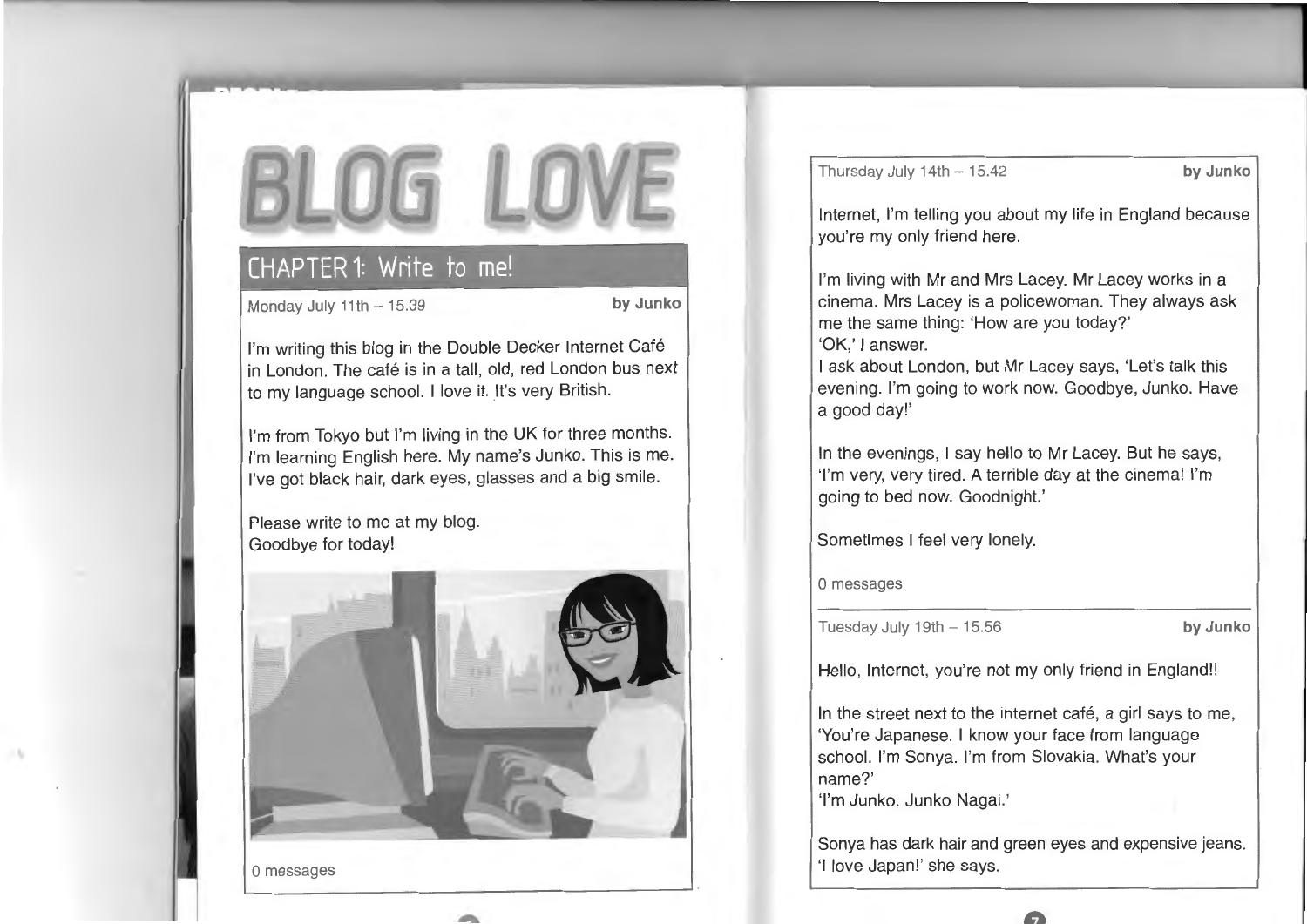'Do you know Japan?' I ask. 'I know Japanese mobile phones. They're my favourite.' We look at my mobile.



'That's cool. I want one too. Have you got a boyfriend in England?' 'No.'

'Which boys do you like in school? I like Silvio. His clothes are from Sergio Tacchini. I like English boys too. They drive cool cars and they've got great mobile phones. Have you got a car? My father's buying me a Passat, but I want a Mercedes ...'

0 messages

Thursday July 21st- 15.15 **by Junko** 

50 of us from school are in Oxford. It's an hour from London on the train.

Oxford is famous because lots of students live here. Sonya is very happy. 'Oxford students have lots of money,' she says.

But I'm not happy. Sonya isn't talking to me today. She's always with Silvio.

Silvio's from Italy. He has short, dark hair, exciting eyes and clothes from Sergio Tacchini. His English is very bad.

We go to some important buildings in Oxford. But Sonya doesn't look at the buildings. She only looks at Silvio, and Silvio only looks at her. They don't want me there with them.



I'm writing this in an internet café in Oxford. Are Sonya and Silvio in love? What can I say to them on the train to London?

**A** 

0 messages

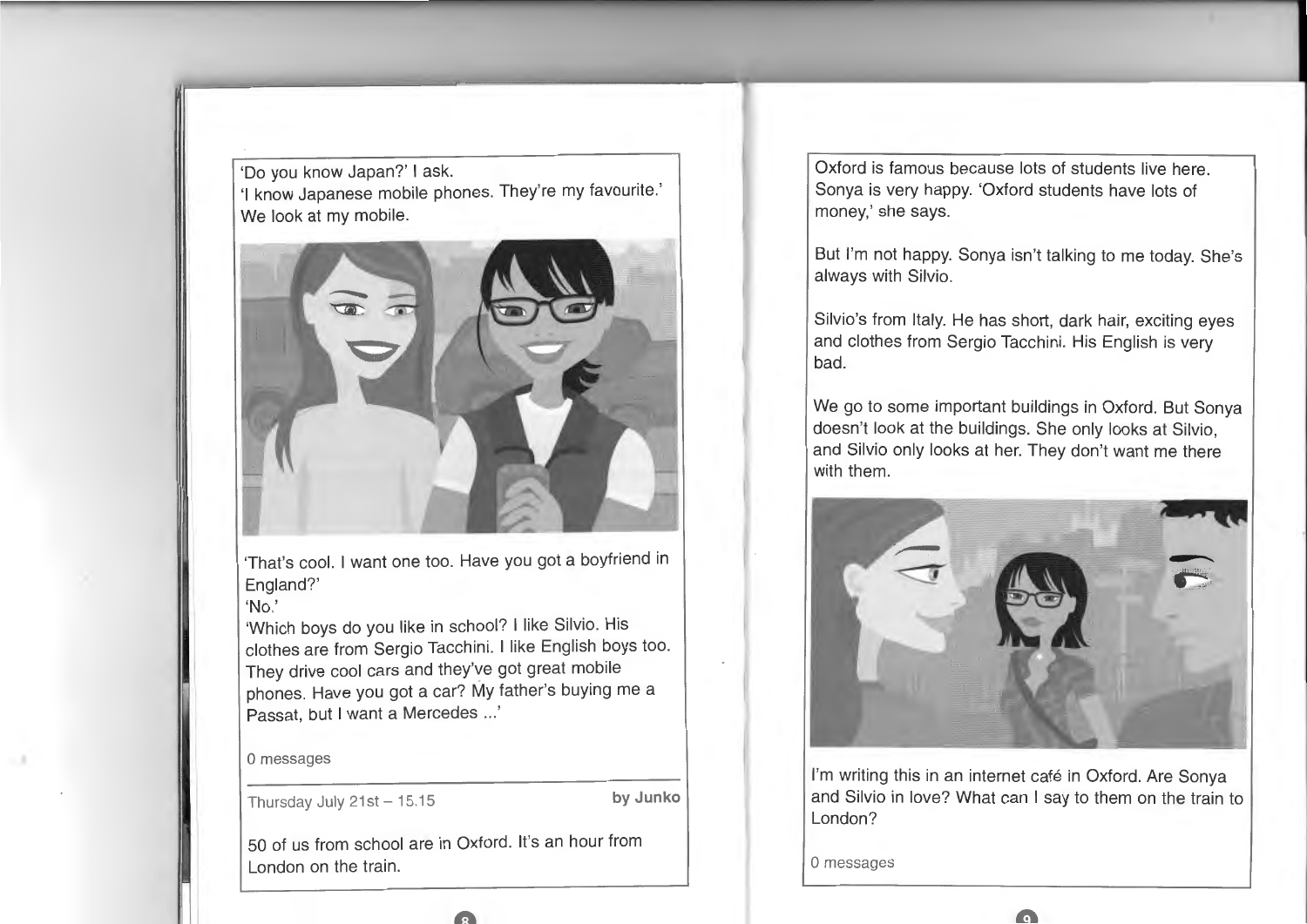Saturday July 23rd - 10.46 **by Junko** 

It's Saturday morning. Sonya is shopping in Oxford Street with Silvio, not with me. The Laceys are working. Saturday is a big day at the cinema, and at the police station.

There are only two people in the Double Decker Internet Café, me and the owner  $-$  and 30 computers. The owner's name is Jeff. He's old – maybe 25. He has brown hair and blue eyes. Maybe he reads this blog.

He asks me, 'Do you like my cafe?' 'Very, very much,' I say. He smiles and touches my hand.

0 messages



*tr:\* 

#### CHAPTER 2: Slow or fast?

Thursday July 28th - 15.41 **by Junko** 

Jeff is watching me a lot today. I look up, and he smiles at me. I look back at my computer. I look up again. Again Jeff is looking at me. Does he like me? Maybe we can be friends.

Oh, oh, oh! I've got a message on my blog. It's from Slow Boy. Thank you, Slow Boy!

1 message

Thursday July 28th - 10.18

by Slow Boy

Hello, Japanese Junko. I like reading your blog. I' m learning Japanese in Tokyo . I' m in Japan for six months. I've got one or two friends here. But they're new friends, not my old friends back in London.

I like Japan, but sometimes I feel lonely too. Write to me! I'm waiting for a message from you.

Don't be sad, Slow Boy. We can be blog friends. We can laugh about our problems.

Tuesday August 2nd - 15.39 **by Junko** 

In the school café, Sonya is looking at Andreas's mobile. 'That's a cool mobile!' she says.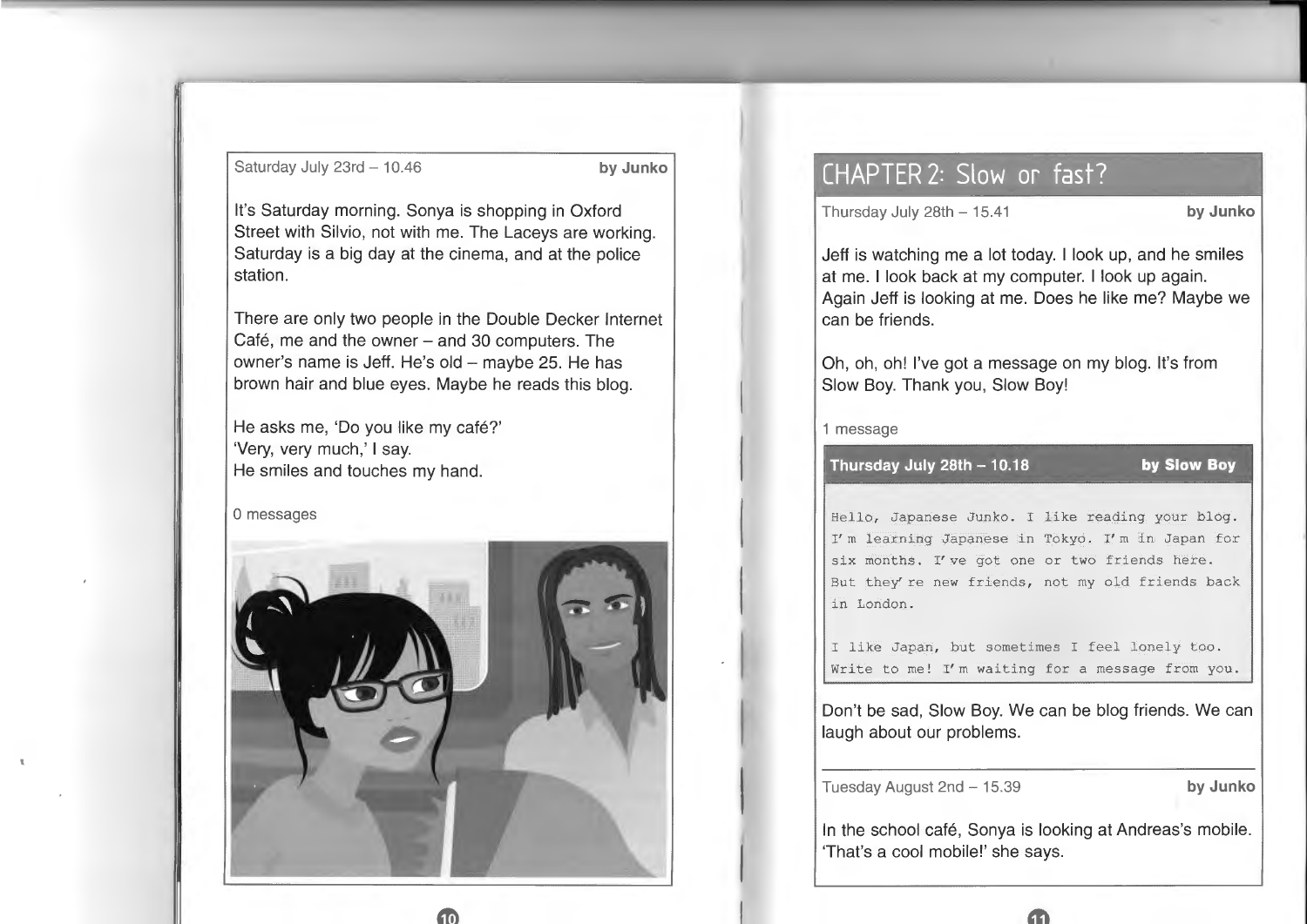He answers, 'I'm buying a Suzuki motorbike too. I have the money.'

Sonya looks into Andreas's eyes and smiles.

'Do you like my new green T-shirt? It's from Top Shop in Oxford Street.'

'It's the colour of your eyes, Sonya.'

'Do you like my jeans?'

I!

'Yes, and I like the person in the jeans too.'

'They're from Gap,' she smiles.

Where's Silvio? There! He's looking at Sonya, but Sonya isn't looking at him. Maybe she isn't in love with him today.



1 message

#### Tuesday August 2nd - 10.20

by Slow Boy

There's a girl here in Tokyo. We take the same bus every day. But she's very shy. How can I be friends with her?

Be very polite, Slow Boy. Open the door of the bus for her. Japanese girls like polite boys.

Friday August 5th - 15.44 **by Junko** 

Silvio is very quiet at school today. He's sad because of Sonya. She sits next to Andreas now. Andreas's family has lots of money.

Andreas and Silvio and Sonya never talk to me. But I'm not sad. I've got a blog friend.

In the internet café there's a hand on my back. I look up. It's Jeff, the owner. I go to a different window on the computer. He can't see my blog now.

'Do you want a drink, baby?' 'OK.' 'Let's go to the West End on my motorbike.' How can I say no? Jeff is my first friend in England. 'Motorbike? Now?' I say. 'Honda. Japanese. Quiet and no problems. Come on!'

**J.ll!l\**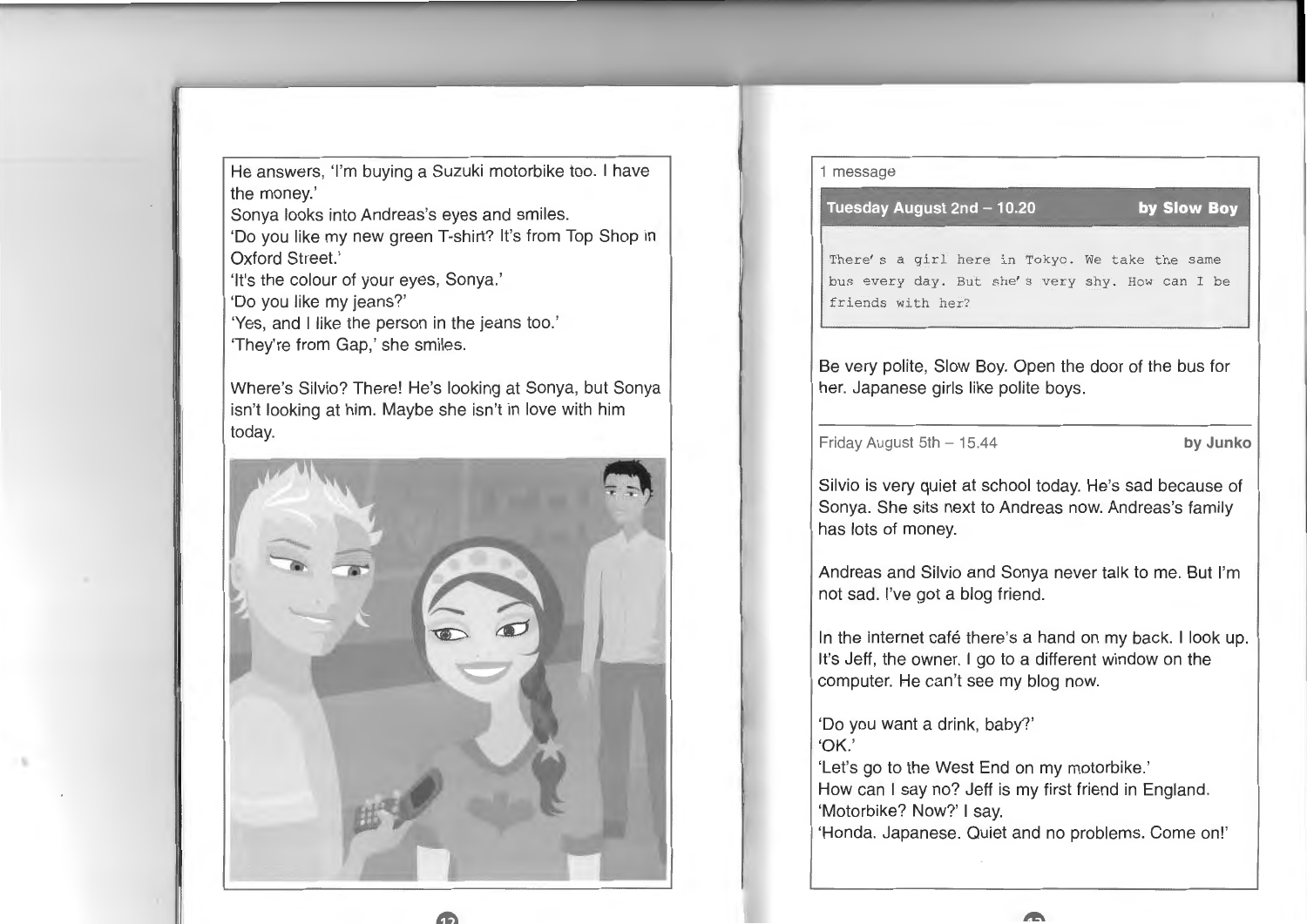We go down the street very fast. Next to the language school, Sonya and Andreas are talking. They see me and smile.



Jeff says, 'Friends?' 'Maybe. I don't know,' I answer. 'I see. Let's go back. We can say hello to them.' 'Can I go home now?' 'OK, baby, no problem.'

**(rJ** 

0 messages

Monday August 8th - 15.40 **by Junko** 

'Who's the boy, Junko?' Sonya smiles at me. 'He's got a great motorbike.' 'His name's Jeff.' 'A Honda,' Andreas says. 'Not bad. But I'm buying a Suzuki 600. It's expensive and fast.' 'How do you know Jeff?' Sonya asks. 'He's a ... a friend,' I answer. 'Oh?' Sonya and Andreas say.

Silvio is listening but he doesn't smile. He's always sad now, because of Sonya. He opens the door for me.

'Thank you,' I say. My face is red.



Sonya sits next to me. We're friends again. We talk about Jeff and Andreas. 'Boys and motorbikes are the same,' she says. 'Some are exciting. Some are slow.'

 $15$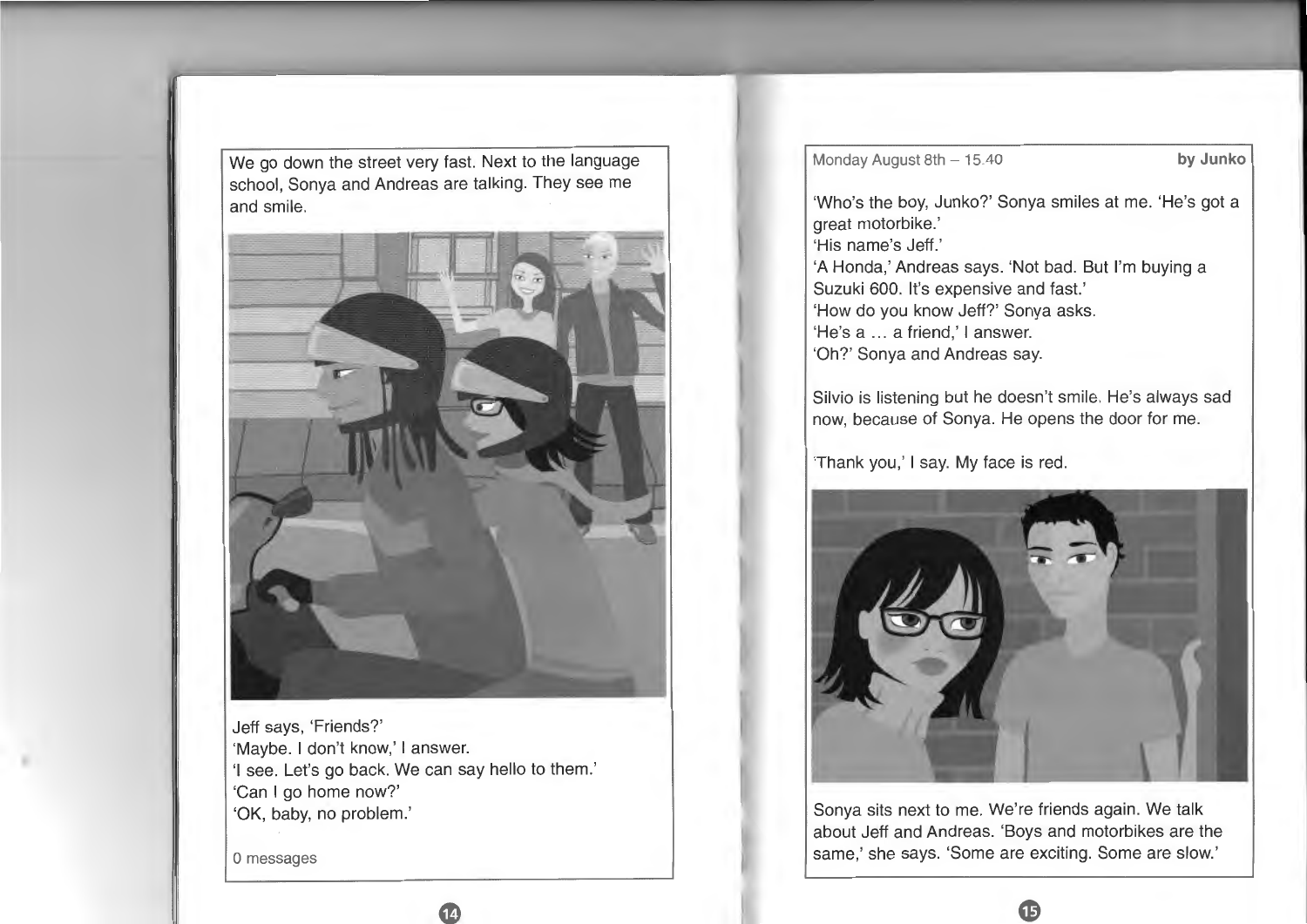| Saturday August 6th - 11.21                                                                                                   | by Slow Boy |
|-------------------------------------------------------------------------------------------------------------------------------|-------------|
| The girl on the bus is very shy. Her face is<br>always red.                                                                   |             |
|                                                                                                                               |             |
|                                                                                                                               |             |
|                                                                                                                               |             |
| Monday August 8th - 6.04                                                                                                      | by Slow Boy |
|                                                                                                                               |             |
| She likes you, Slow Boy. Ask her to a café.<br>I'm coming back to England soon, Junko. Let's<br>meet in London.<br>OK! Great! |             |

**16** 

#### CHAPTER 3: Slow Boy in London **by Junko**  Thursday August 11th- 15.47 'Hi, Junko.' 'Hi, Jeff.' 'Come and talk to me.' 'First I want to .. .' 'What? What do you do on the computers?' 'I write emails to my family in Japan.' 'Your family? Cool.' Jeff likes touching my hand. He isn't shy. 'Come to a party with me, Junko. See you here at 8.30 on Saturday, OK?' How can I say no? It's not polite. 'OK,' I say. 'Great. I love girls with glasses.' 0 messages Friday August 12th - 18.19 **by Junko**

Silvio says, 'Junko, I'm going to a café with Petra and David from school. Can you come with us?' 'Yes, great. Thank you.'

It's fun with Silvio and Petra and David. We talk about cinema and sport. I'm bad at sport and Silvio is too. But he's clever and polite.

He asks me to the cinema on Saturday night with Petra and David.

47

But I say, 'I'm going to a party.'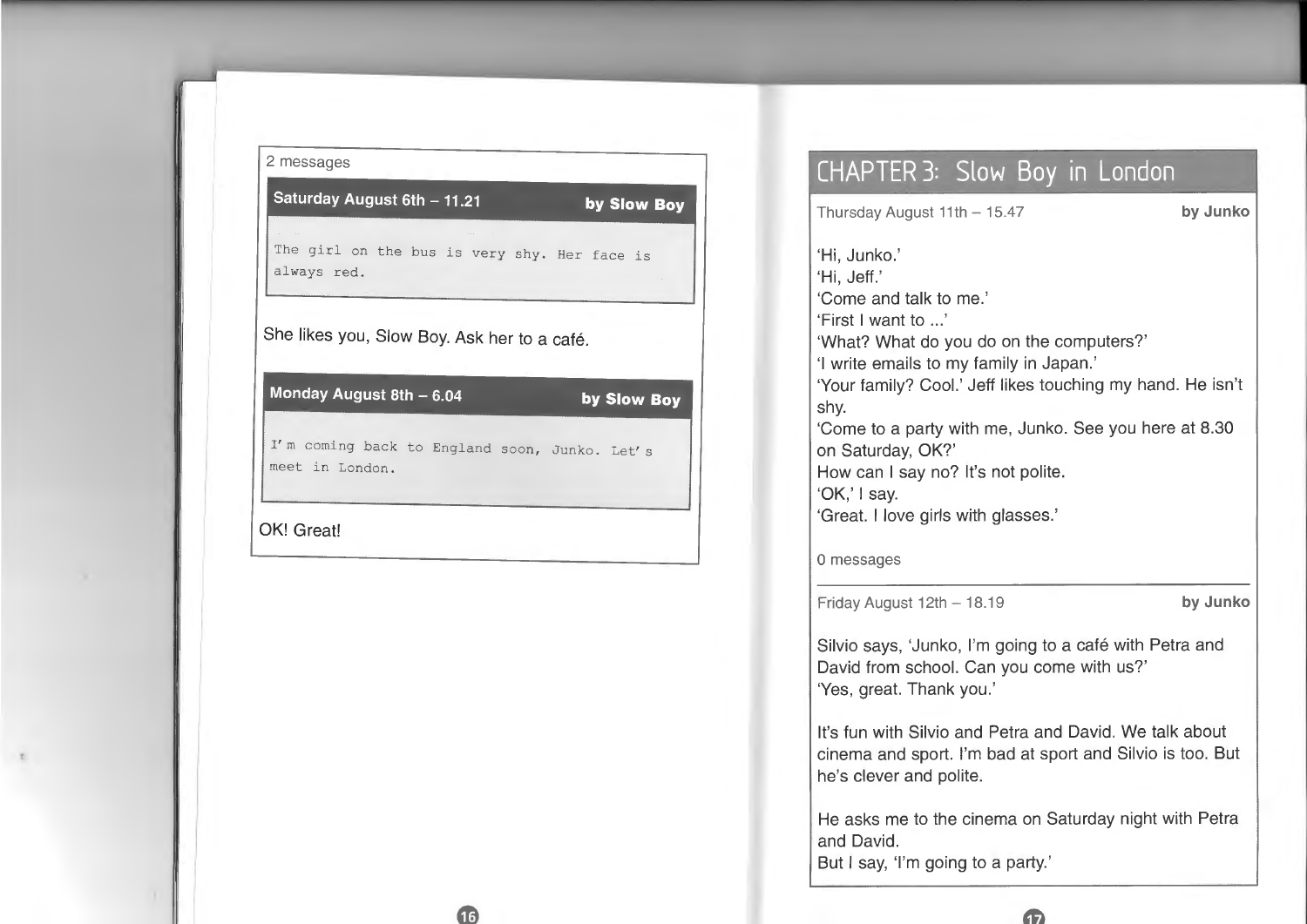He says, 'With who?' 'You don't know him.' 'Is it Jeff?' 'How do you know about Jeff?' 'From you.' 'Me? Oh? ... I can't go to the cinema and the party.' 'Say no to the party, Junko. Come with us.'

How does Silvio know about Jeff, Internet?



Monday August 15th - 15.38 **by Junko** 

On Saturday night, Jeff and I go to the party on his motorbike. There are 200 people in a small room. They are dancing and drinking.

'Give me your jacket, Junko. It's hot in here. Let's have a drink.'

Jeff is dancing. He takes my hand. I dance too. But I don't like dancing. I feel very hot. It's  $12.45 - v$ ery late.

Jeff says, 'Give me a kiss, baby. For fun.' 'I can't! I ... I ... I don't know the words for .. .' 'Words? A kiss, baby, not words.'

He kisses me. I run into the next room. Then I remember: Sonya's number is on my mobile.

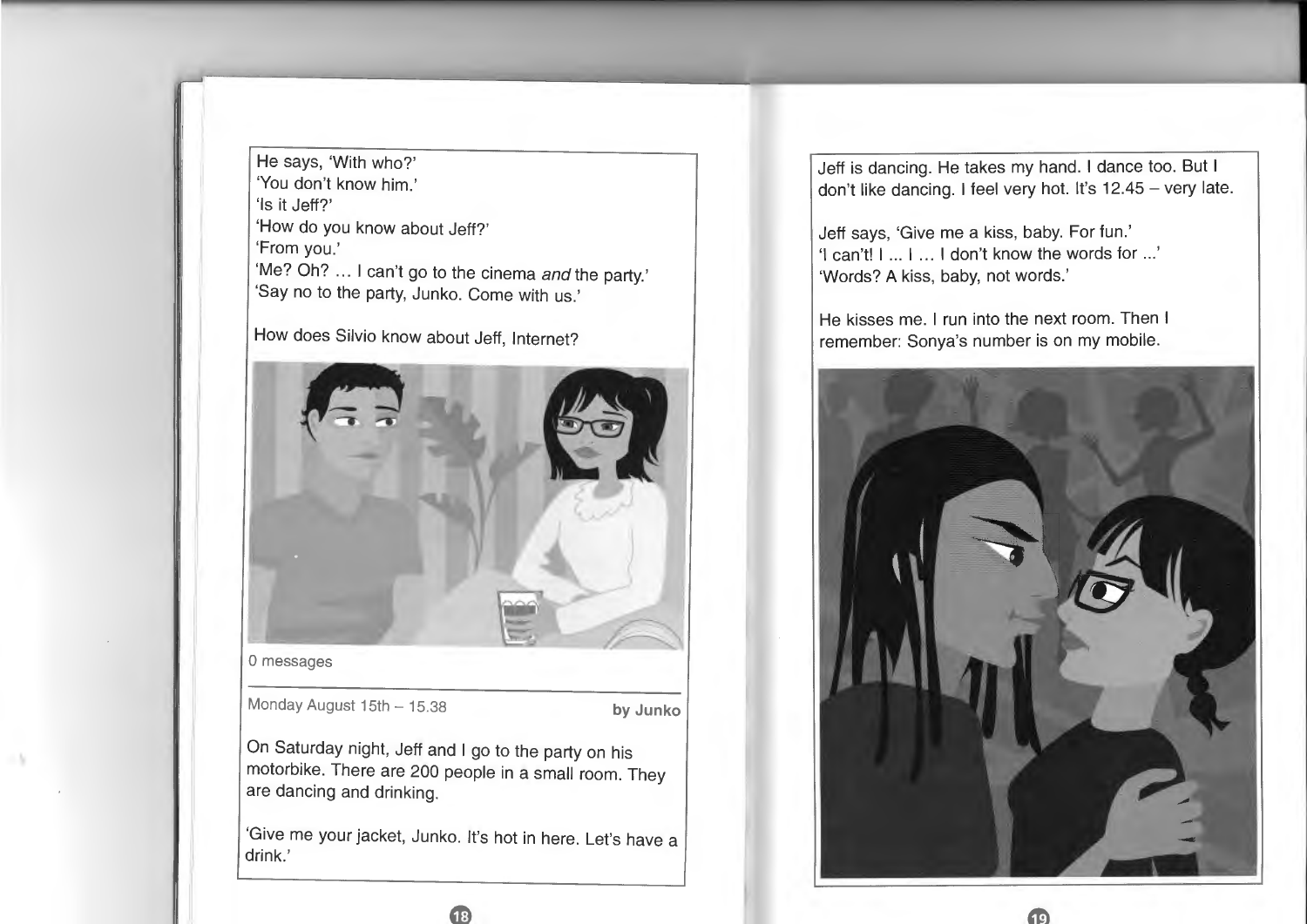'Sonya, help mel I'm at a party. I can't get home. I haven't got a car. I'm in ... Where are we?' I ask a girl. 'Belgravia Drive in Camden.'

'We're at Belgravia Drive in Camden, Sonya. Come and find me, please.'

'OK. I love parties, Junko. See you soon.'

Today in school, Sonya says, 'Great party, Junko! I like Jeff. Andreas is nice, and he's got lots of money. But Jeff is different. He's got no money now but he's opening a second internet café. I've got his mobile number.' 'Yes, yes,' I say. But I feel sad. I can only go to the internet cafe at lunchtime now. Jeff isn't there at lunch.

2 messages



Tuesday August 16th - 12.45 **by Junko** 

In fifteen minutes, Slow Boy is arriving.

Jeff comes into the cafe and sits at his computer. It's lunchtime. Why is he here? I put my head down. Please don't see me, Jeff.

BING! A new message on my blog. It's from Slow Boy!

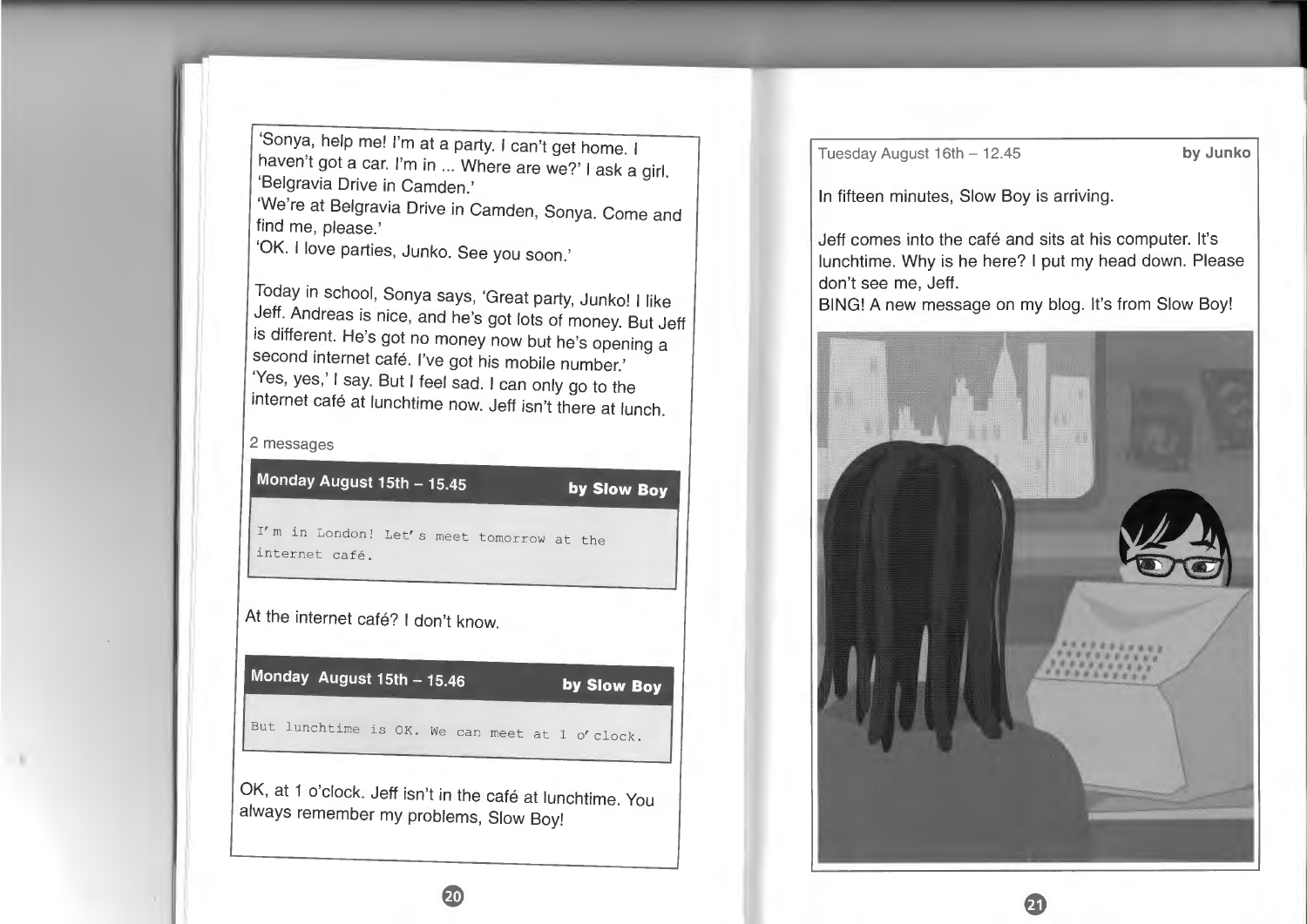

I look up. Jeff is watching me. Oh no! He smiles and gets up. Slow Boy is Jeff! Then one of the boys at the computers gets up, too. It's Silvio. He smiles. My face is red.



'Hello, Junko,' says Silvio. 'Hello, Junko,' says Jeff.

Help me, Internet! Which is Slow Boy?

•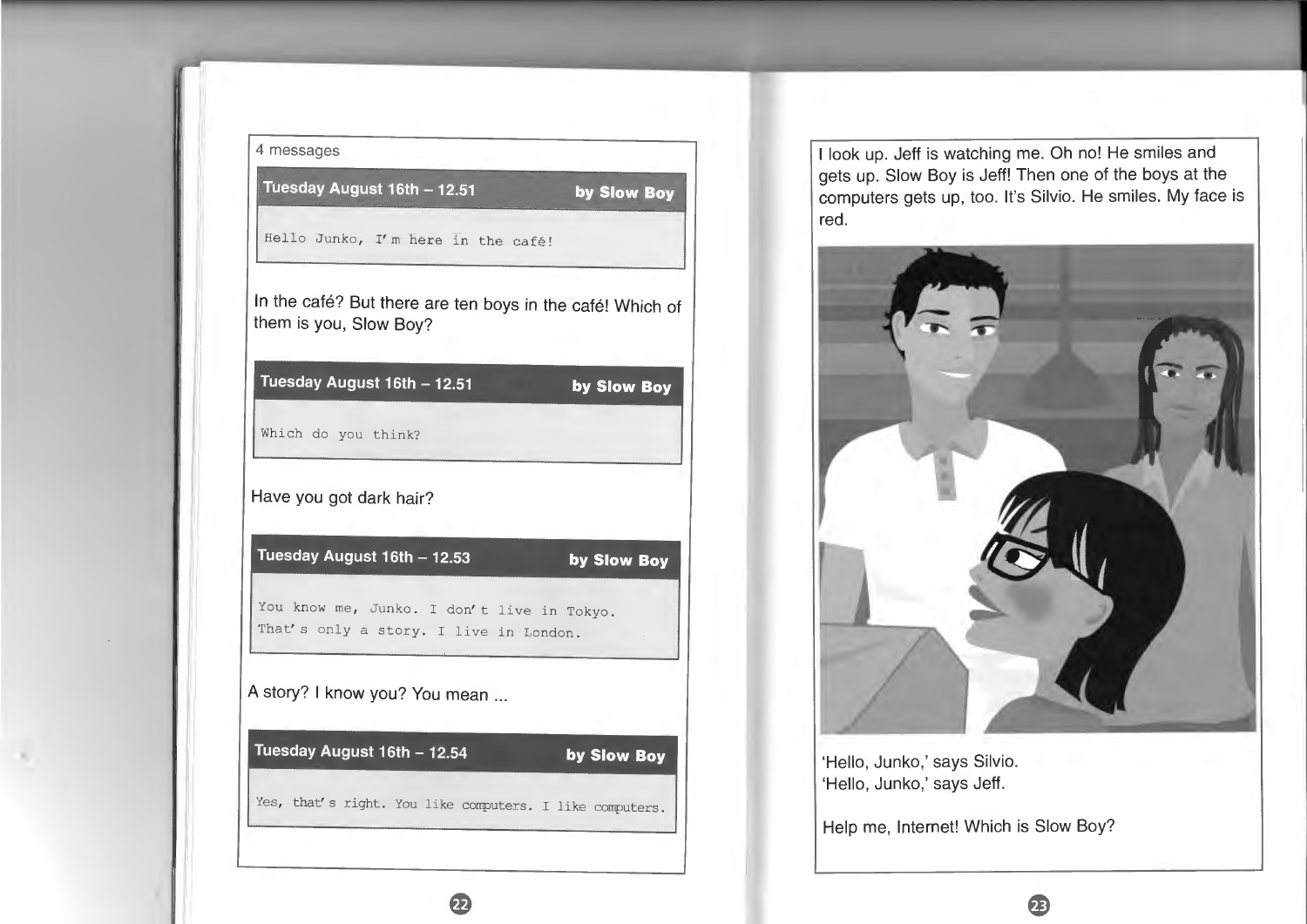#### **FACT FILE**

## THE WEB WORLD

ENTERNET SERVICE FAST SERVICE

## **INTERNET CAFÉS**

The world loves internet cafés. There are about 100,000 internet cafés in the world – 80 of them in London. How many internet cafés are there in your town?

London's Easy Internet Café has about 400 computers. But many cafés in India and China only have one or two computers. 'It's not important,' says Arun, 16, from Delhi. 'With one computer, I can talk to the world.'



'I love the internet café in my town. I play games there or surf the internet.' Sehlu, 13, Zimbabwe



'I surf on wi-fi internet. Internet cafés are dead!' Wayne, 15, Wales



'I shop online at an internet cafe. I'm not good with computers, but the people at the café help me.' Margaret, 60, England



'Internet cafés are expensive. I surf the net at the library. You don't pay there, but you can't play computer games.' Jacob, 13, Scotland ·····························································································

What do these words mean? You can look in a dictionary. the world to surf the net online a library wi-fi ·····························································································

**e** 

## **BLOGGING**

**Do you know?** 

**e** Blog is short for web log.

**e** At blogcatalog.com and other websites you can find thousands of blogs.

**e** 35% of British teenagers want their own blog, but usually they don't have time.

**e** There are bloggers in China, in Iraq, in Niger, in Sri Lanka. They tell the world about their country's  $a$  blog  $-$  it's problems. easy. Write about

'I live in Sweden, in the Arctic Circle. It's very cold. There are only 75 people in my village, and only five teenagers. It's very boring, and I've got no love life here. But I write a blog now and a girl from the next

> village, Katarina, writes messages to me. It's 50km to her village. I like her photo. We're meeting next Saturday for the first time. Lars, 17

vour life. Or write messages to a blogger. Then the blogger can write to VOLL.

Start

25



'My blog's great. People like reading about my life after the tsunami. Things are very difficult here in Sri Lanka. My family is very poor. But I have lots of friends now in Europe and America.' Chandrika, 16

What do these words mean? a website my own a circle a village a tsunami

'I love my blog. It's two today. I write for 45 minutes every day  $$ about life in London, about my friends, my mum and dad, my school. I take photos of people on the streets and put them on my blog too.' Jane, 13 

Do you read or write blogs? Find some on the internet. Which is your favourite?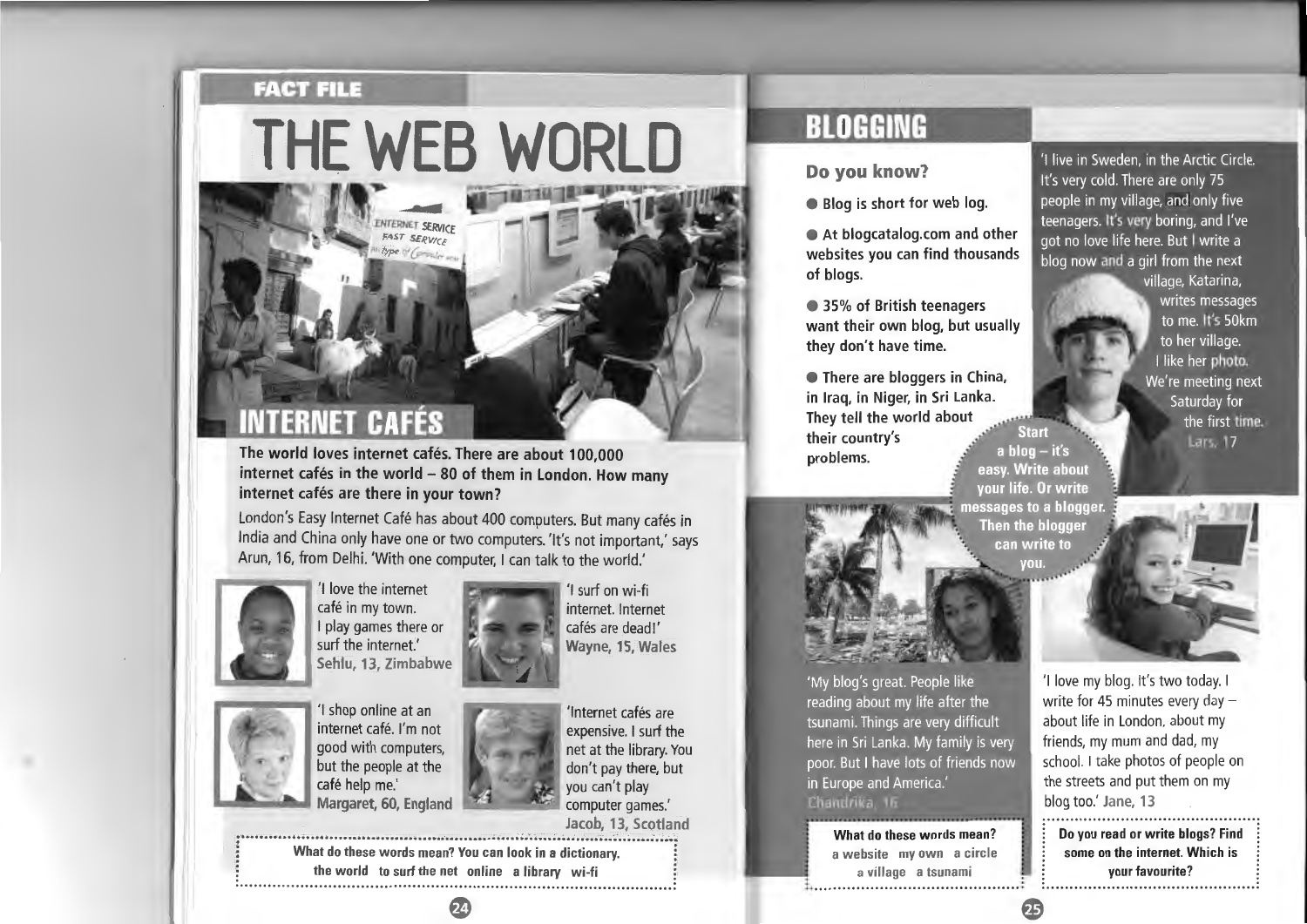## **FACT FILE** I I I I I I I

**Many teenagers go and learn English in Britain. London, Brighton, Oxford and Cambridge are good places for language schools.** 



Students usually live with a British family. Stanny from Greece says, 'My family in Cambridge has a· big house and a garden. I like their daughter. She's 27. I'm only 17, but she takes me to pubs with her friends. It's great for my English.'

But some teenagers don't talk much to their family in Britain. Sometimes the family isn't very friendly. But often the students are shy.

In London there are people from every country in the world. It's an exciting place. But people don't often stop and talk. Pascale, 16, says, 'I come from a small town in Switzerland. I know every family in the town. We sometimes talk for hours in the street. London's very different. People are always in a hurry.'

About 25% of language students never have an English friend. Angelique from France says, 'I talk to students from the school. We always use English. But it's difficult with English people. They talk very fast.'

Milos, 18, from the Czech Republic says, 'That's not true. English people are fun. Ask them and they talk slowly. I've got hundreds of friends in London.'



**How do you make friends in Britain? Here are Milos's ideas:** 



**1** Don't only talk to your language school friends. Talk to people in shops, in cafés, on the bus ...



**3** Go out with one friend from your language school, not lots. The English don't often talk to people in big groups.



**2** Does your British family have any teenage friends? Maybe you can meet them.



**4** Don't talk about your life. Ask questions about your new friend. Maybe you can't understand every word of his/her answers. But it's very good for your English!



**5** English people love dancing. Go to a club. English music is great.



**6** Find an English girlfriend / boyfriend!

**Do people from different countries come to your town? Are the people from your town friendly to them?** 

**e**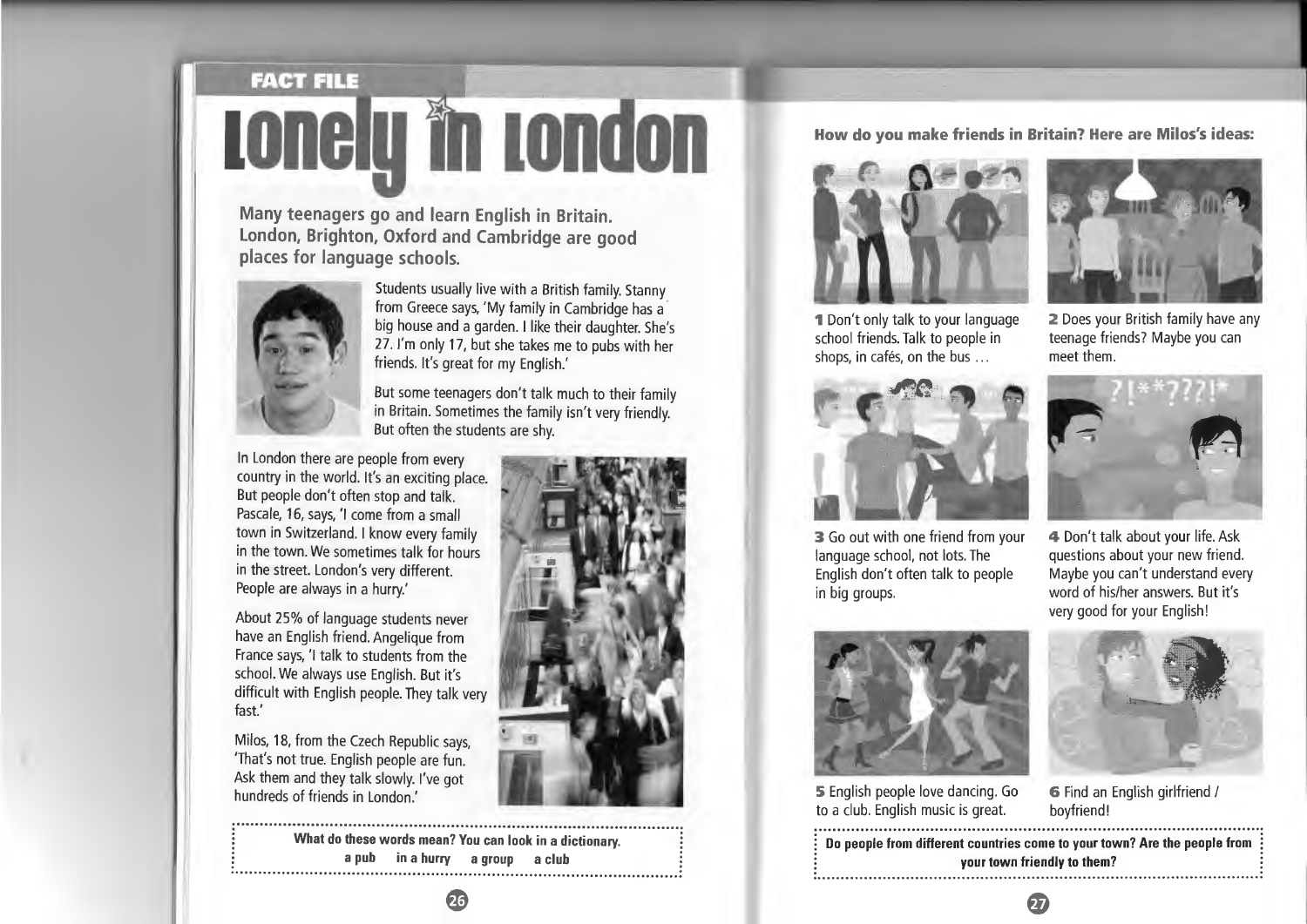#### **SELF-STUDY ACTIVITIES**

#### Chapter 1

#### Before you read

You can use a dictionary for these activities.

- 1 Put these words into the sentences.
	- touch life blog lonely

#### messages language school

- a) I write a \_\_\_\_\_\_\_\_\_\_\_\_\_\_\_\_\_\_. People like reading about my \_\_\_\_\_\_\_\_\_\_\_\_\_\_\_\_ on the internet.
- $b)$  Don't that light! It's very hot.
- c) 'Where do you have your English lessons?' 'At a in London.'
- d) I'm \_\_\_\_\_\_\_\_\_\_\_\_\_. I've got no friends in this town. But my friends from home send me email every day.

2 What can you always find in an internet café? a) drinks **b**) computers **c**) motorbikes d) glasses e) owners

#### After you read

- 3 Answer these questions.
	- a) Who is Junko living with in London?
	- b) How does Junko know Sonya?
	- c) Why is Junko sad in Oxford?
	- d) Why don't Sonya and Silvio look at the buildings?
	- e) Who does Junko talk to at the internet café?
- 4 What do you think?
	- a) Why does Junko start a blog?
	- b) Is Sonya a good friend to Junko?
	- c) At the end of the story, Junko likes one of these people very much. Which one?

28

i) Jeff ii) Silvio iii) Sonya

#### Chapter 2

#### Before you read

You can use a dictionary for these activities.

5 Put these words into the sentences on the right, so they mean the same as the sentences on the left.

| slow | shy                        | polite | sad   | expensive |
|------|----------------------------|--------|-------|-----------|
|      | a) He doesn't like         |        | He's  |           |
|      | meeting new people.        |        |       |           |
|      | b) It costs lots of money. |        | It's  |           |
|      | c) She isn't happy.        |        | She's |           |

- d) The train doesn't go The train is fast.
- e) He always says 'please' He's \_\_\_\_\_\_\_\_\_\_\_\_\_\_. and 'thank you'.
- 6 Choose the right answer.

A man says to a woman, 'Hi, baby.' He uses the word 'baby' because:

- a) she's very young.
- b) she's his girlfriend.
- c) she's crying.

#### After you read

- 7 Are these sentences right or wrong? Change any mistakes.
	- a) Slow Boy is learning English.
	- b) Sonya likes Silvio because he's rich.
	- c) Junko goes on Jeff's motorbike.
	- d) Andreas likes motorbikes.
	- e) Silvio is happy because of Sonya.
- 8 What do you think?
	- a) Are motorbikes cool?
	- b) Is Jeff a good friend to Junko?
	- c) Does Junko meet Slow Boy in the next chapter? Does she like him?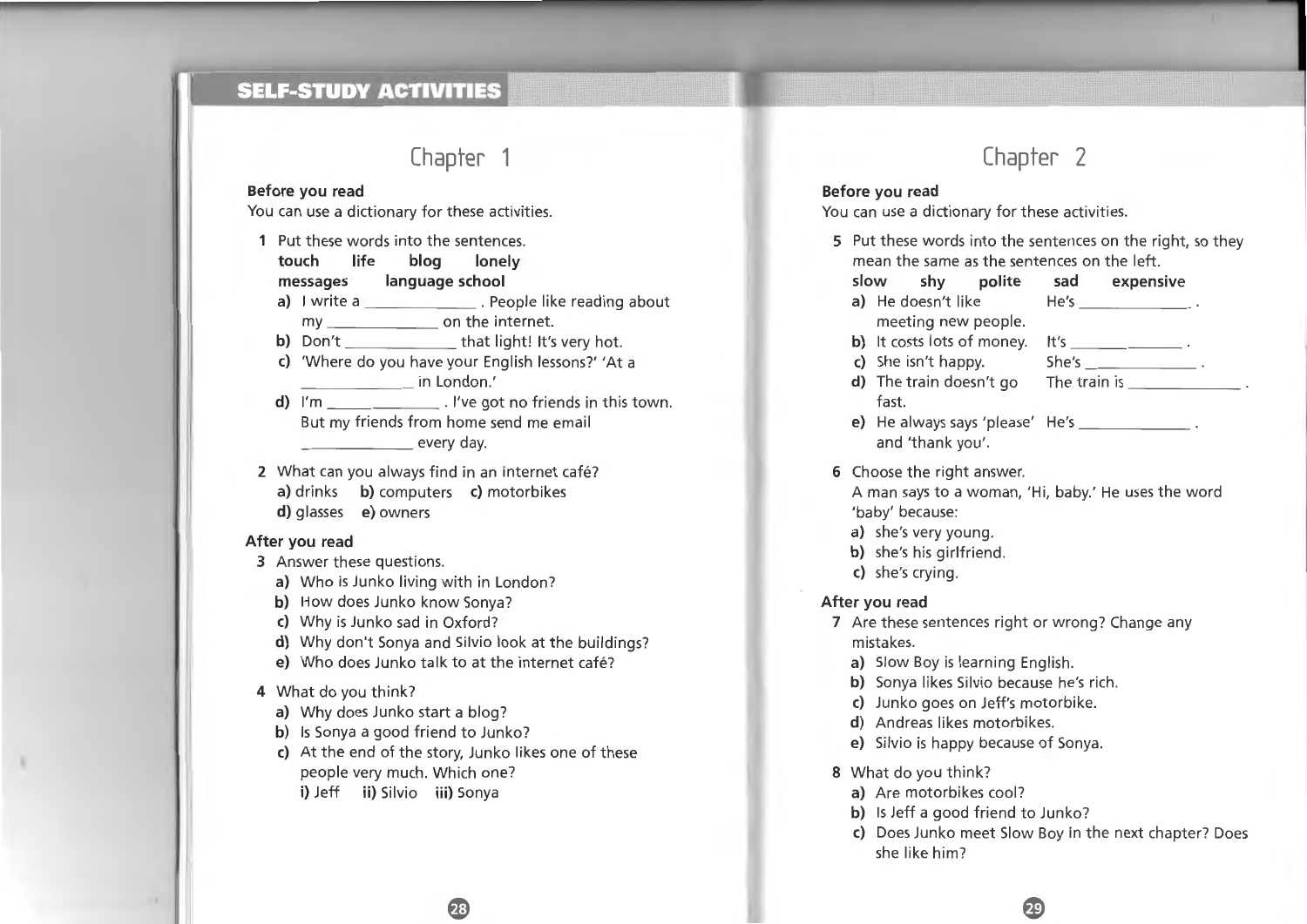#### **SELF-STUDY ACTIVITIES**

#### **Chapter 3**

#### **Before you read**

**9** Put these words into the sentences.

#### **dancing party room kiss**

- a) On Saturday night I'm going to a friend's
- **b)** I like with my boyfriend.
- c) Give me a , baby.
- **d)** There are 100 people in the  $\qquad \qquad$ .

#### **After you read**

#### **10** Answer these questions.

- a) Who asks Junko to a party on Saturday night?
- **b)** Who asks her to the cinema on the same night?
- **c)** Why does Junko run out of the room at the party?
- **d)** Why does Sonya come to the party?
- e) Does Sonya like Jeff? Why/Why not?
- **11** Are these sentences right or wrong? Change any mistakes.

At the end of the story:

- a) Junko doesn't go to the internet café at lunchtime.
- **b)** Slow Boy arrives late at the internet café.
- **c)** There are only two boys in the internet cafe.
- **d)** It isn't true that Slow Boy lives in Tokyo.
- e) Silvio and Jeff come and talk to Junko at the same time.

#### **12** What do you think?

- a) Who is Slow Boy: Jeff or Silvio? Why?
- **b)** What happens next, to Junko, Jeff and Silvio?

้จด

- c) Can you make true friends on the internet?
- **d)** Are blogs interesting or boring?

**Remember:** be careful online. NEVER give your full name, e-mail address, home address, telephone number or other personal information. Don't give this information to anyone online without your parents' permission. 

#### **Notes**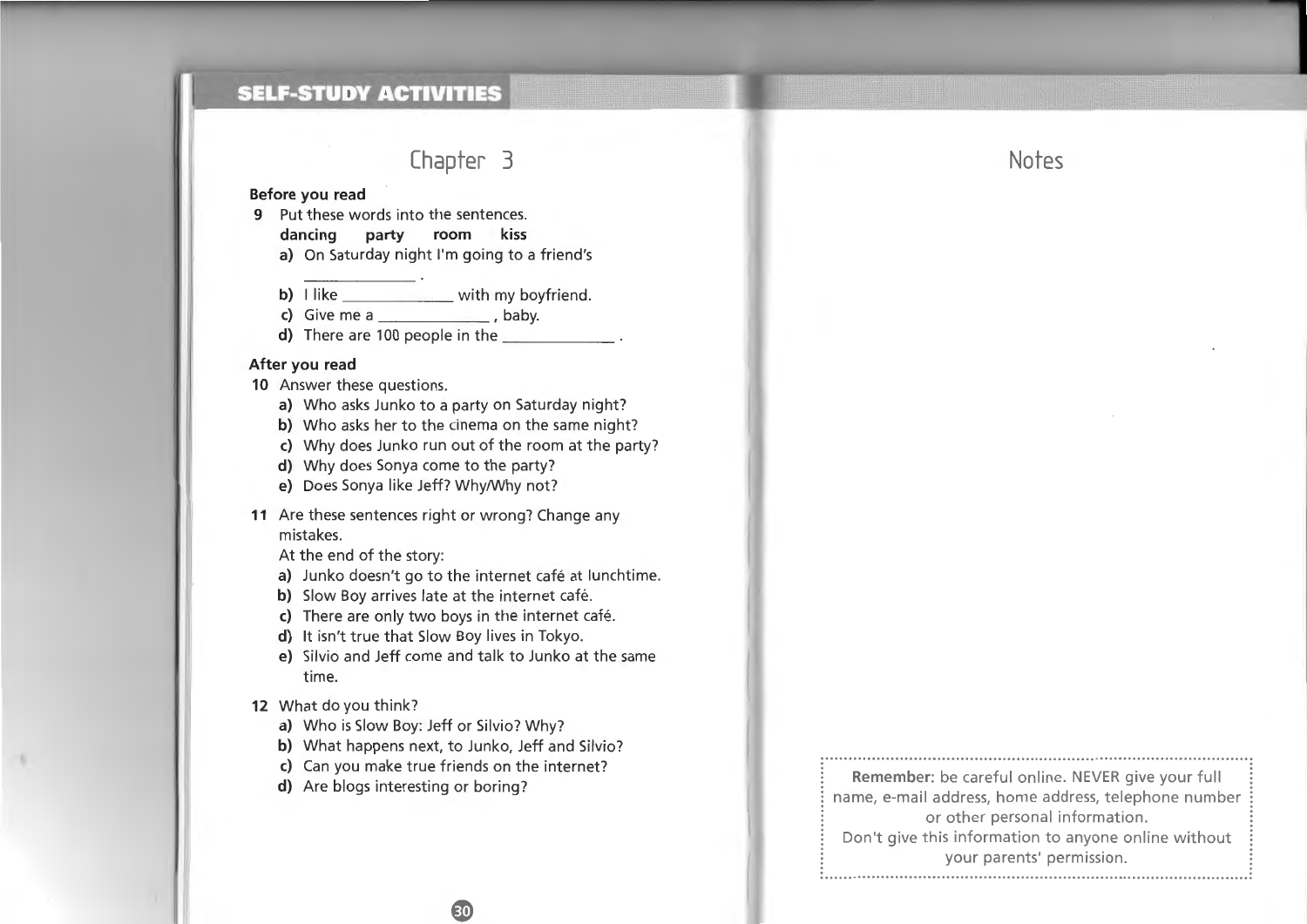### New Words!

#### What do these words mean?

| dance (v)           |
|---------------------|
|                     |
|                     |
| language school (n) |
| life (n)            |
| lonely (adj)        |
|                     |
| motorbike (n)       |
| owner (n)           |
| party (n)           |
| polite (adj)        |
| shy (adj)           |
| touch (v)           |